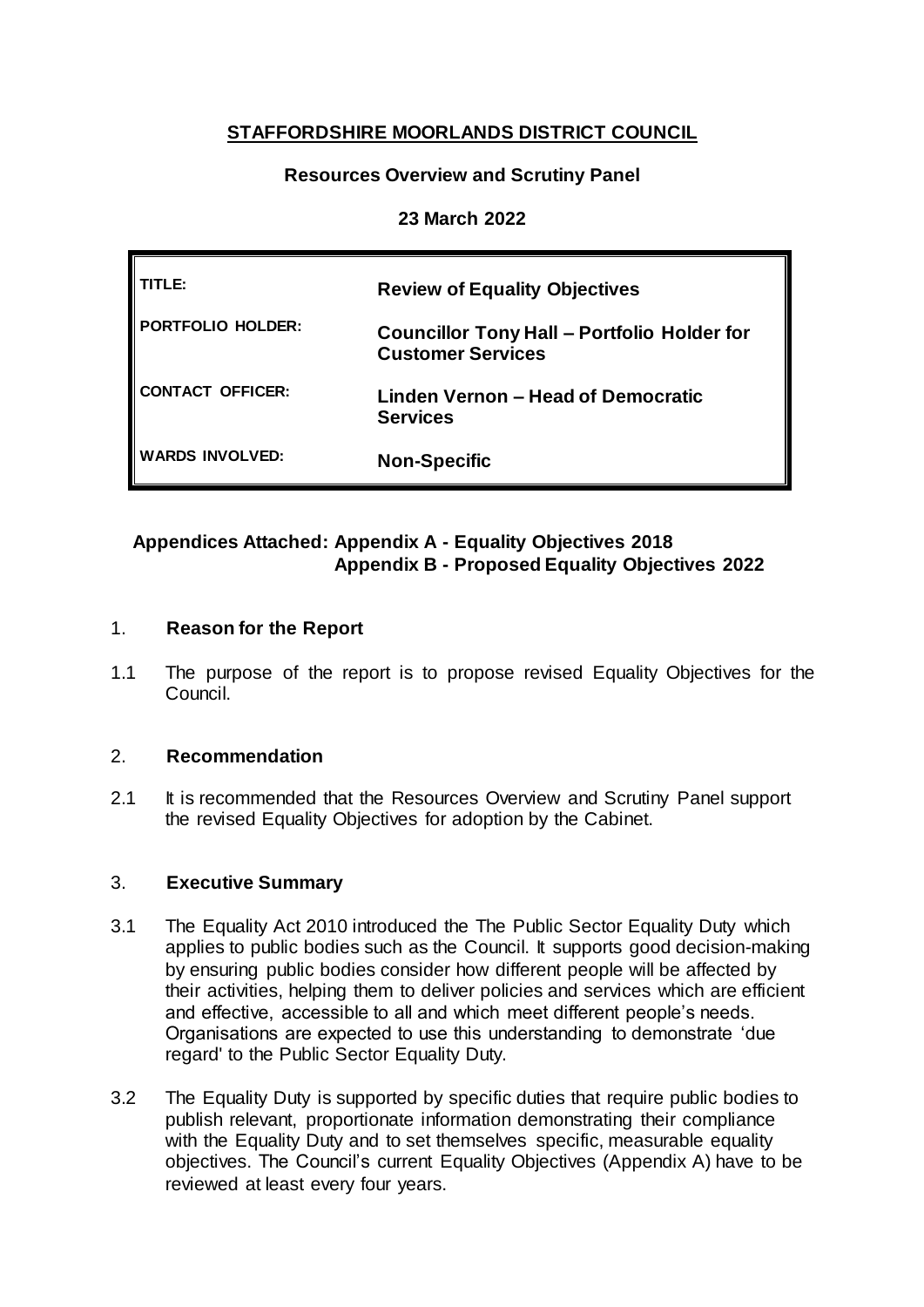- 3.3 In order to undertake this review the Council has used the Local Government Association's (LGA) Equality Framework. This sets out four modules for improvement, underpinned by a range of criteria and practical guidance that can help a council plan, implement and deliver real equality outcomes for employees and the community.
- 3.4 The suggested revised objectives are detailed in Appendix B to the report and will be incorporated into service plans to form part of the Council's overall performance framework. It is proposed that an annual update on the Council's work with regards to equality and diversity be included within the Council's Annual Report.

### 4. **How this report links to Corporate Priorities**

4.1 This report relates to Corporate Plan Aim 1 - To help create a safer and healthier environment for our communities to live and work.

### 5. **Alternative Options**

- 5.1 That the recommendations contained in section 2 of the report be approved (recommended).
- 5.2 That the recommendations contained in section 2 of the report are not approved (not recommended).

### 6. **Implications**

### 6.1 Community Safety - (Crime and Disorder Act 1998)

Complying with the Equality Act 2010 will contribute to achieving increased safety for the most vulnerable within our communities.

#### 6.2 Workforce

The Equality Objectives will support and enhance the Council's approach to providing a modern and diverse workforce.

#### 6.3 Equality and Diversity/Equality Impact Assessment

Undertaking the actions associated with the proposed Equality Objectives will enable the Council to meet their Equality Duties.

#### 6.4 Financial Considerations

There are no direct financial implications outside of current budgets from the proposals detailed in the report.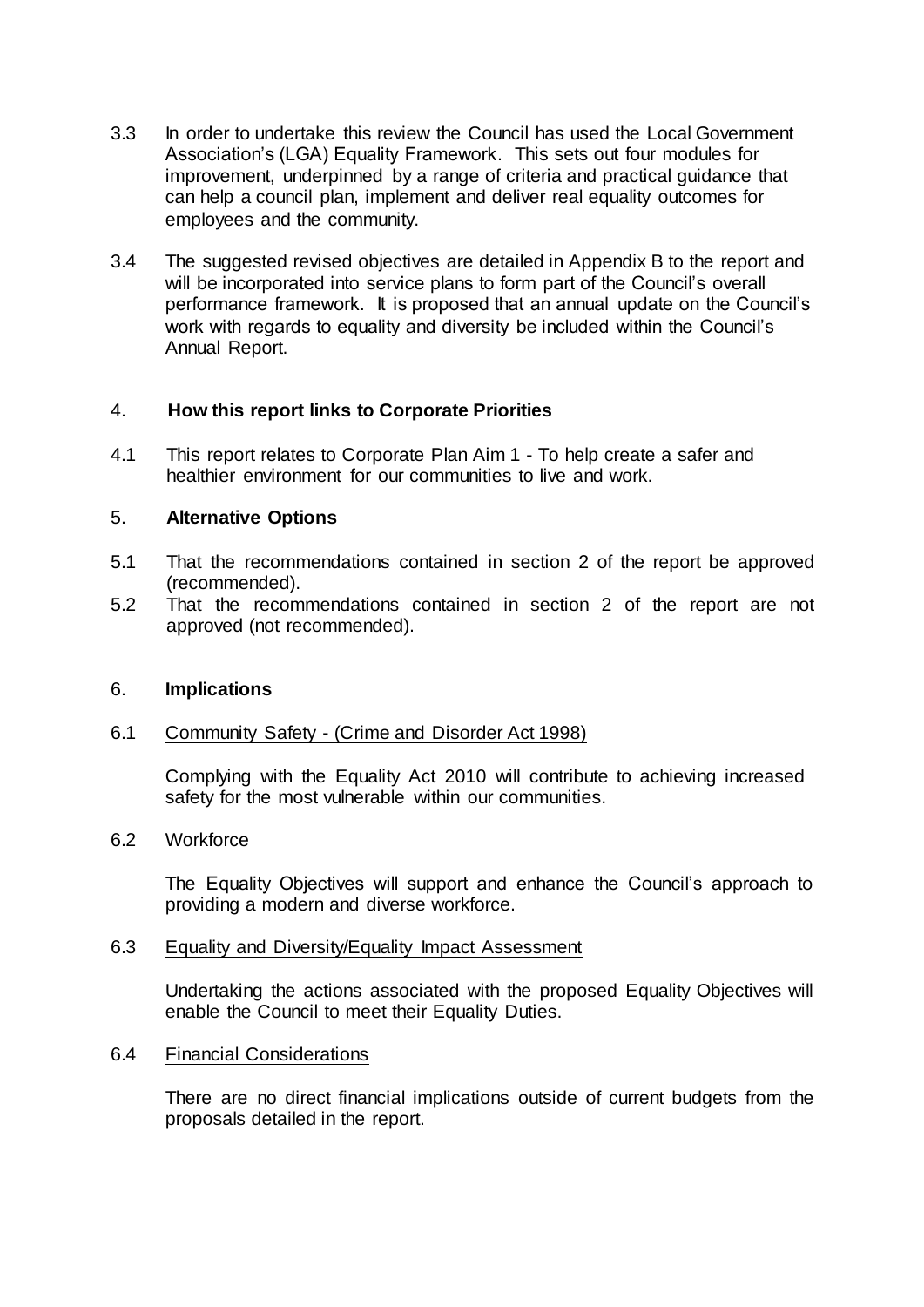#### 6.5 Legal

The Equality Act 2010 places a duty on the Council to publish Equality Objectives and report on their achievement.

#### 6.6 Climate Change

The Council's Climate Change Plan includes a commitment to give priority in responding to climate change to the needs of vulnerable groups who are most at risk to the adverse effects of climate change, including food and fuel poverty and lack of access to green space.

#### 6.7 Consultation

The proposed Corporate Equality Objectives provide for consultation with 'protected groups'.

#### 6.8 Risk Assessment

An effective policy and implemented plan of action will reduce the risk of poor decision making and legal challenge.

### **MARK TRILLO Executive Director (Governance and Service Commissioning)**

## **Web Links and Background Papers**

### **Contact details**

Head of Democratic Services Linden.vernon@staffsmoorlands.gov.uk 01538 395613

Contained in the attached appendices. The contained in the attached appendices.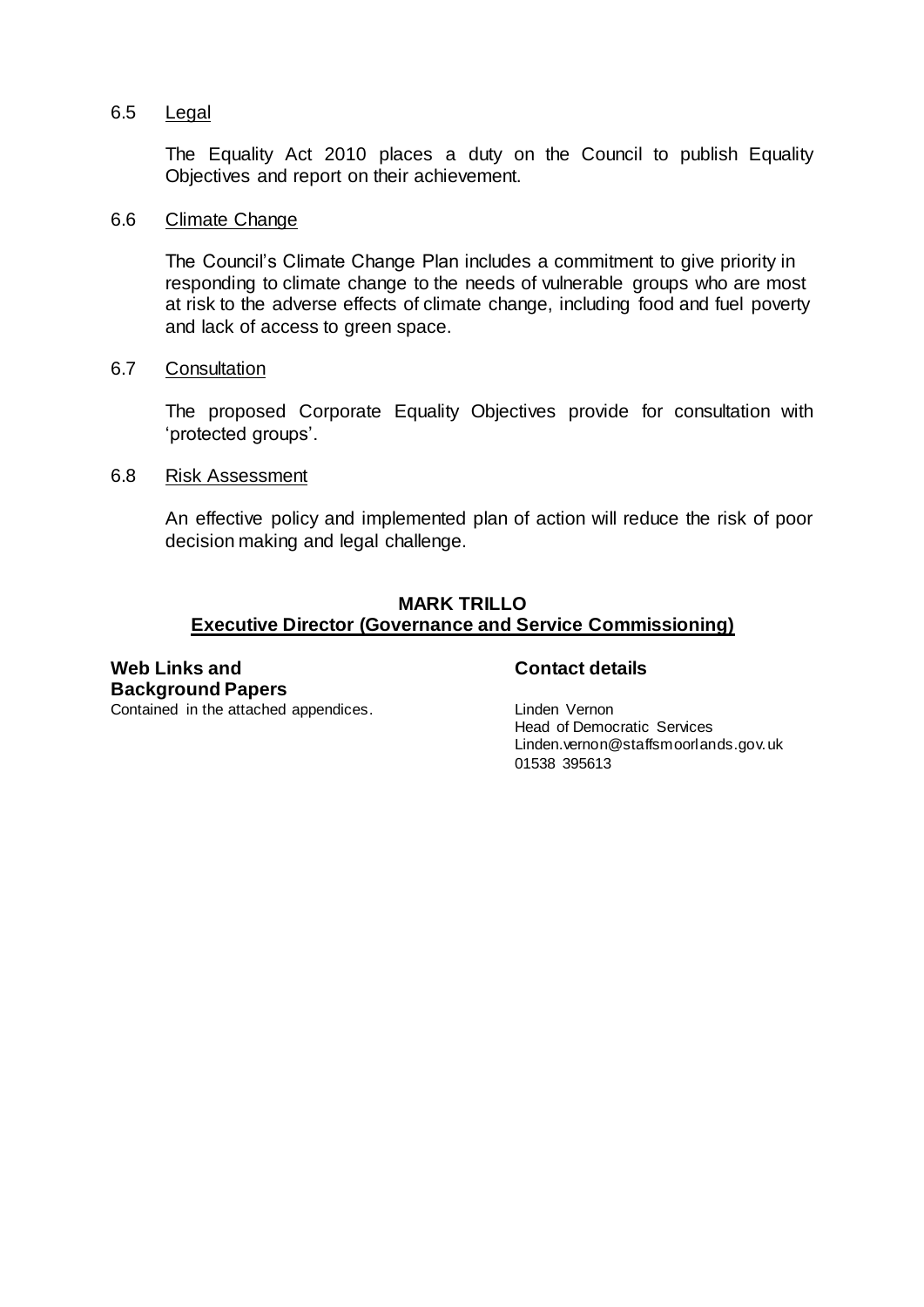## **7. Detail**

- 7.1 The Equality Act 2010 replaced previous anti-discrimination laws with a single Act. It simplified the law, removing inconsistencies and made it easier for people to understand and comply with. It also strengthened the law in important ways, to help tackle discrimination and inequality.
- 7.2 The Public Sector Equality Duty (section 149 of the Act) came into force on 5 April 2011. The Equality Duty applies to public bodies such as the Council and others carrying out public functions. It supports good decision-making by ensuring public bodies consider how different people will be affected by their activities, helping them to deliver policies and services which are efficient and effective, accessible to all and which meet different people's needs.
- 7.3 The Equality Duty is supported by specific duties that require public bodies to publish relevant, proportionate information demonstrating their compliance with the Equality Duty; and to set themselves specific, measurable equality objectives.
- 7.4 This legislation challenges organisations to know how age, disability, gender reassignment, marriage and civil partnership, pregnancy and maternity, race, religion/belief, sex, and sexual orientation describe the experiences of local communities, both individually and collectively. Thinking about the relationship between these 'protected characteristics' explains the difficulties and opportunities arising from the diversity of local areas.
- 7.5 Organisations are expected to use this understanding to demonstrate 'due regard' to the Public Sector Equality Duty to:
	- Eliminate unlawful discrimination, harassment and victimisation and other conduct prohibited by the act
	- Advance equality of opportunity between people who share a protected characteristic and those who do not
	- Foster good relations between people who share a protected characteristic and those who do not.
- 7.6 The Council adopted it's current [Equality and Diversity Policy](https://www.staffsmoorlands.gov.uk/article/679/Equality-and-diversity) in 2018. Whilst this remains up to date it is necessary to review the Council's Equality Objectives which were also last agreed in 2018 and have to be reviewed at least every four years (Appendix A). These included the following actions:
	- Updating the Council's Community Profile (a resource which describes the makeup of our communities by protected characteristics) and promote its use to services for the purposes of policy development and service delivery.
	- Incorporating consideration of equality impacts as part of the introduction of the report management element of the Council's committee management system.
	- Improving the information held with regards to the profile of the Council's workforce (collecting information in relation to protected characteristics).